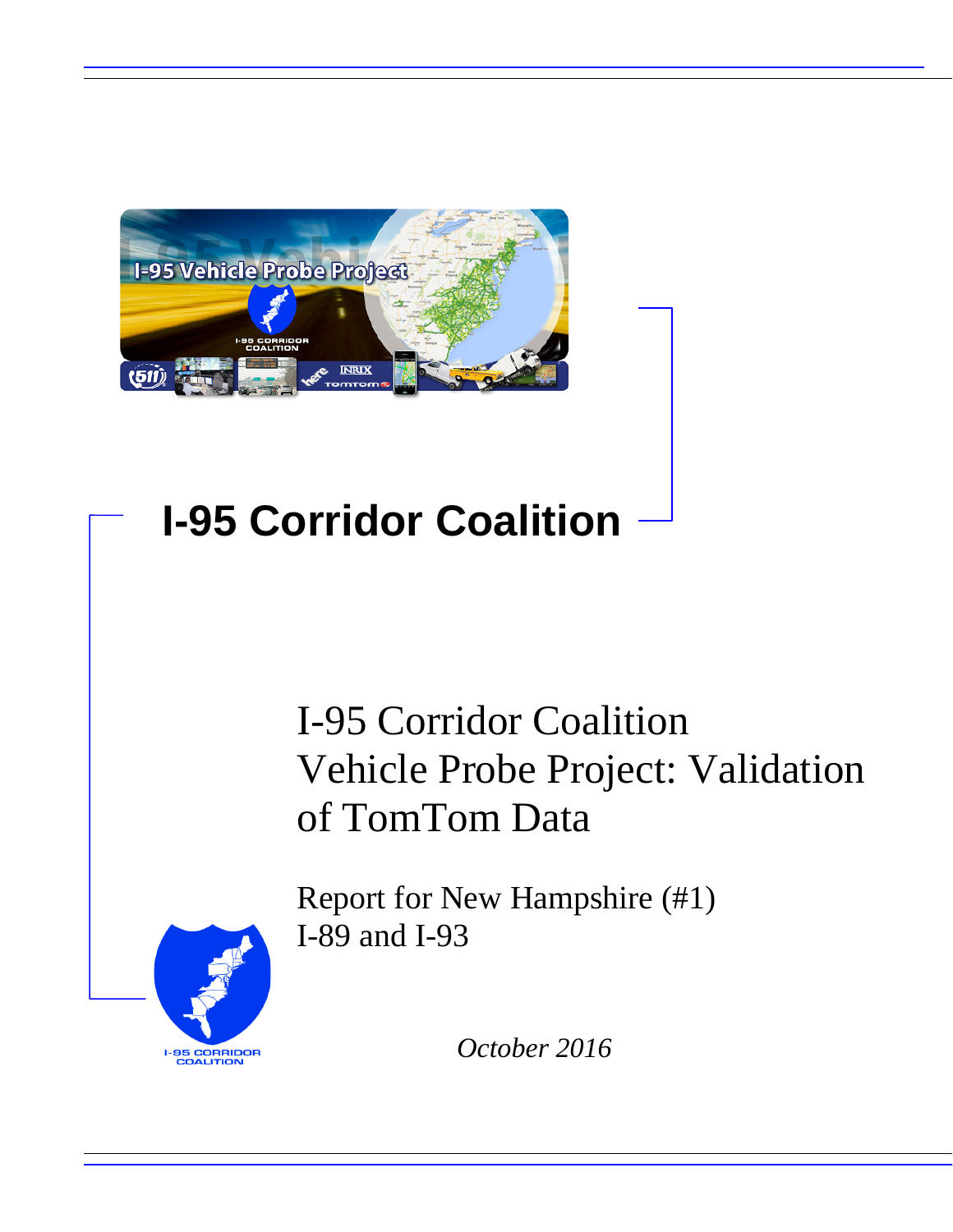# **I-95 CORRIDOR COALITION VEHICLE PROBE PROJECT VALIDATION OF TOMTOM DATA OCTOBER 2016**

*Report for New Hampshire (#1) I-89 and I-93*

*Prepared for:*

I-95 Corridor Coalition

*Sponsored by:*

I-95 Corridor Coalition

*Prepared by:*

Masoud Hamedi, Sanaz Aliari, Zhongxiang Wang University of Maryland, College Park

#### *Acknowledgements:*

The research team would like to express its gratitude for the assistance it received from the state highway officials in New Hampshire during the course of this study. Their effort was instrumental during the data collection phase of the project. This report would not have been completed without their help.

*October 2016*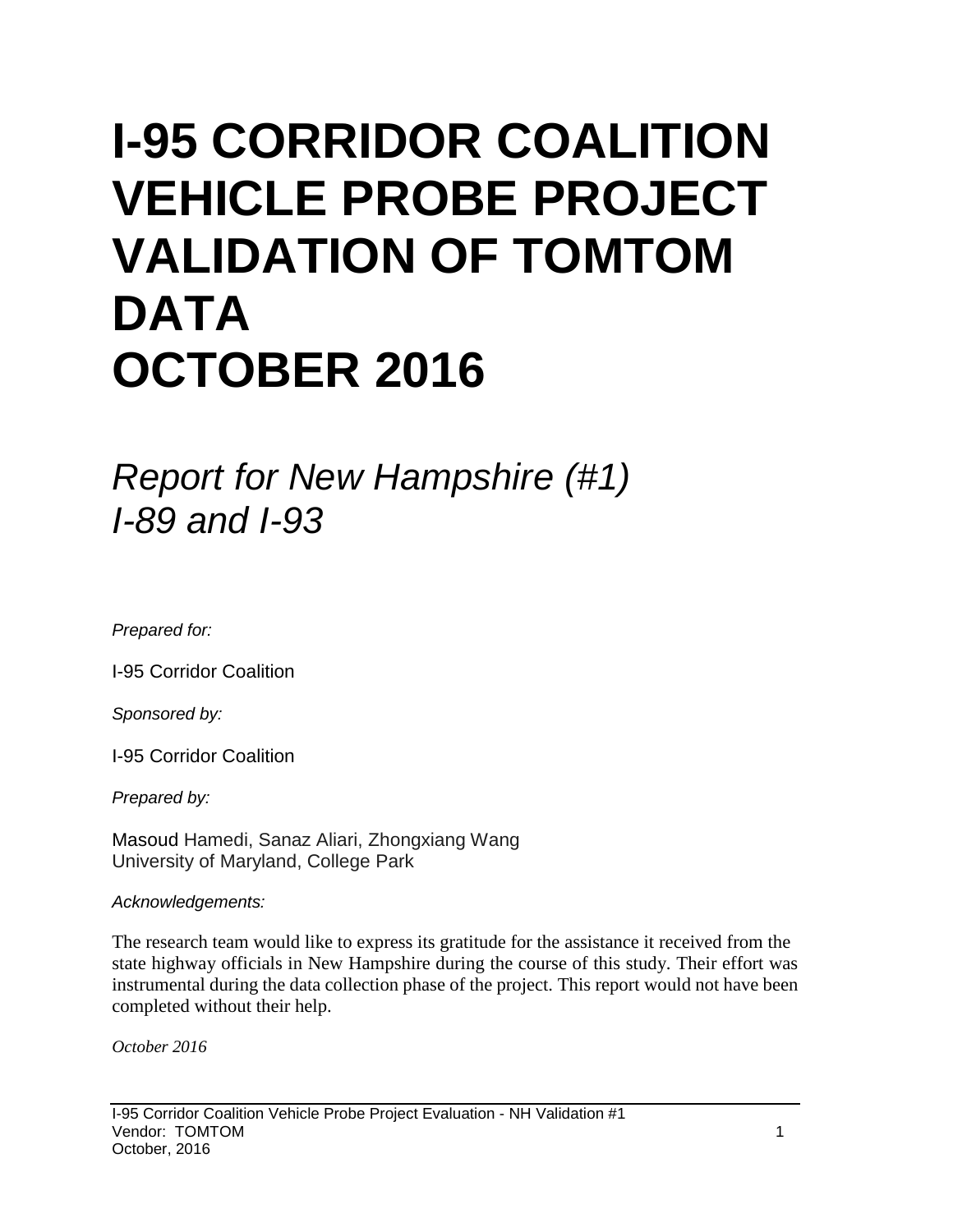## **Evaluation Results for the State of New Hampshire**

## *Executive Summary*

The data from the Vehicle Probe Project is validated using Bluetooth<sup>TM</sup> Traffic Monitoring (BTM) technology on a near monthly basis. BTMs sensors were deployed at the beginning and ending points of 12 different segments along the I-89 and I-93 corridors. Average Annual Daily Traffic (AADT) is 33,000 along I-89 and 68,460 along I-93. The speed limit varies between 45 to 65 MPH for both I-89 and I-93.

The Bluetooth sensor deployment covers the range from I-93 to Stickney Hill Rd along I-89, and between exits 4 and 5 and also exits 11 and 15 along I-93. Travel time data was collected for both directions, between July 8 and July 22, 2016. The dataset collected represents approximately 2,494 hours of observations along 12 directional freeway segments, totaling approximately 33 miles. The total number of effective five-minute travel time samples observed was 29,922.

ES Table 1, below summarizes the results of the comparison between the BTM reference data and the TOMTOM data for freeway segments during the above noted time period. As shown, the average absolute speed error (AASE) were within specification in all speed bins, and the Speed Error Bias (SEB) were within specification in all speed bins except for the >60 MPH speed category. TOMTOM puts a cap on the reported speeds equal to the posted speed limit, which may impact the performance measures on the >60 MPH speed category.

|                  |                                            |                         | <b>ES Table 1 – New Hampshire Evaluation Summary for Freeway</b> |                         |                   |                                |  |
|------------------|--------------------------------------------|-------------------------|------------------------------------------------------------------|-------------------------|-------------------|--------------------------------|--|
| <b>Speed Bin</b> | <b>Average Absolute Speed</b><br>Error(<10 |                         | <b>Speed Error Bias</b><br>(<5 mph)                              |                         | Number<br>of $5$  | Hours of<br>Data<br>Collection |  |
|                  | Comparison<br>with SEM<br>Band             | Comparison<br>with Mean | Comparison<br>with SEM<br>Band                                   | Comparison<br>with Mean | Minute<br>Samples |                                |  |
| $0-30$ MPH       | 4.3                                        | 6.1                     | 3.8                                                              | 5.4                     | 544               | 45                             |  |
| 30-45 MPH        | 2.7                                        | 4.9                     | 1.1                                                              | 2.5                     | 593               | 49                             |  |
| 45-60 MPH        | 0.8                                        | 3.3                     | $-0.7$                                                           | $-2.7$                  | 3233              | 269                            |  |
| $>60$ MPH        | 5.3                                        | 8.9                     | $-5.3$                                                           | $-8.8$                  | 25552             | 2129                           |  |
| All Speeds       | 4.8                                        | 8.2                     | $-4.5$                                                           | $-7.7$                  | 29922             | 2494                           |  |

Based upon data collected between July 8 and July 22, 2016 across 33 miles of roadway.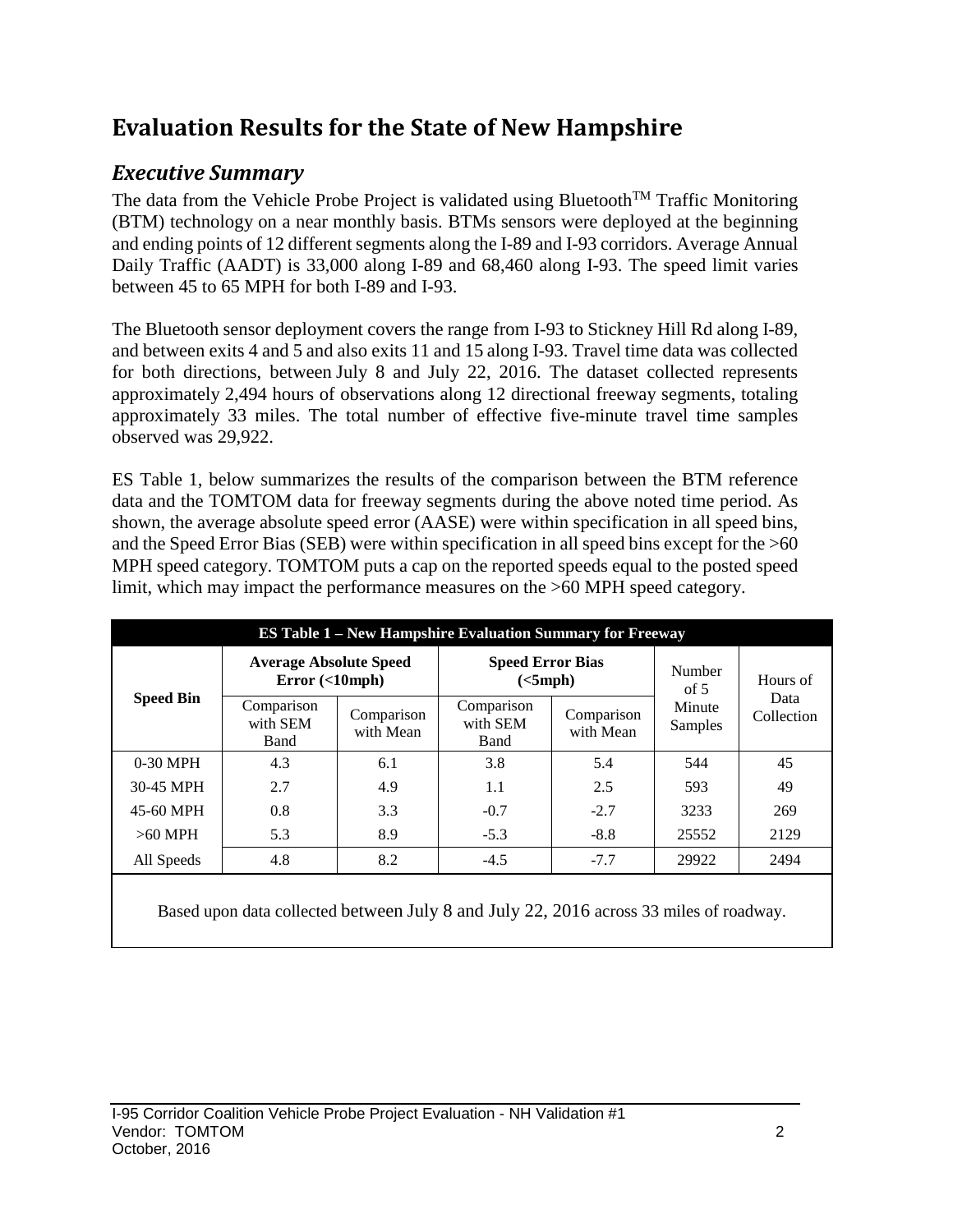### *Data Collection*

Travel time samples were collected along 12 freeway segments with the assistance of New Hampshire Department of Transportation (NHDOT) personnel. Freeway segments studied were located on the I-89 corridor from I-93 to Stickney Hill Rd and on I-93 corridor between exits 4 and 5 and also exits 11 and 15. Travel time data was collected for both directions along I-89 and I-93 corridors between July 8 and July 22, 2016. Segment locations were chosen with a high-likelihood of observing recurrent and non-recurrent congestion during peak and off-peak periods.

Figure 1 and 2 present an overview snapshot of the placement of sensors for the collection of data on the I-89 and I-93 corridors in New Hampshire, respectively. Average Annual Daily Traffic (AADT) is 33,000 along I-89 and 68,460 along I-93. The speed limit varies between 45 to 65 MPH for both I-89 and I-93. Blue segments represent freeway segments selected for analysis.



**Figure 1** — Locations of segment selected on I-89 for analysis in New Hampshire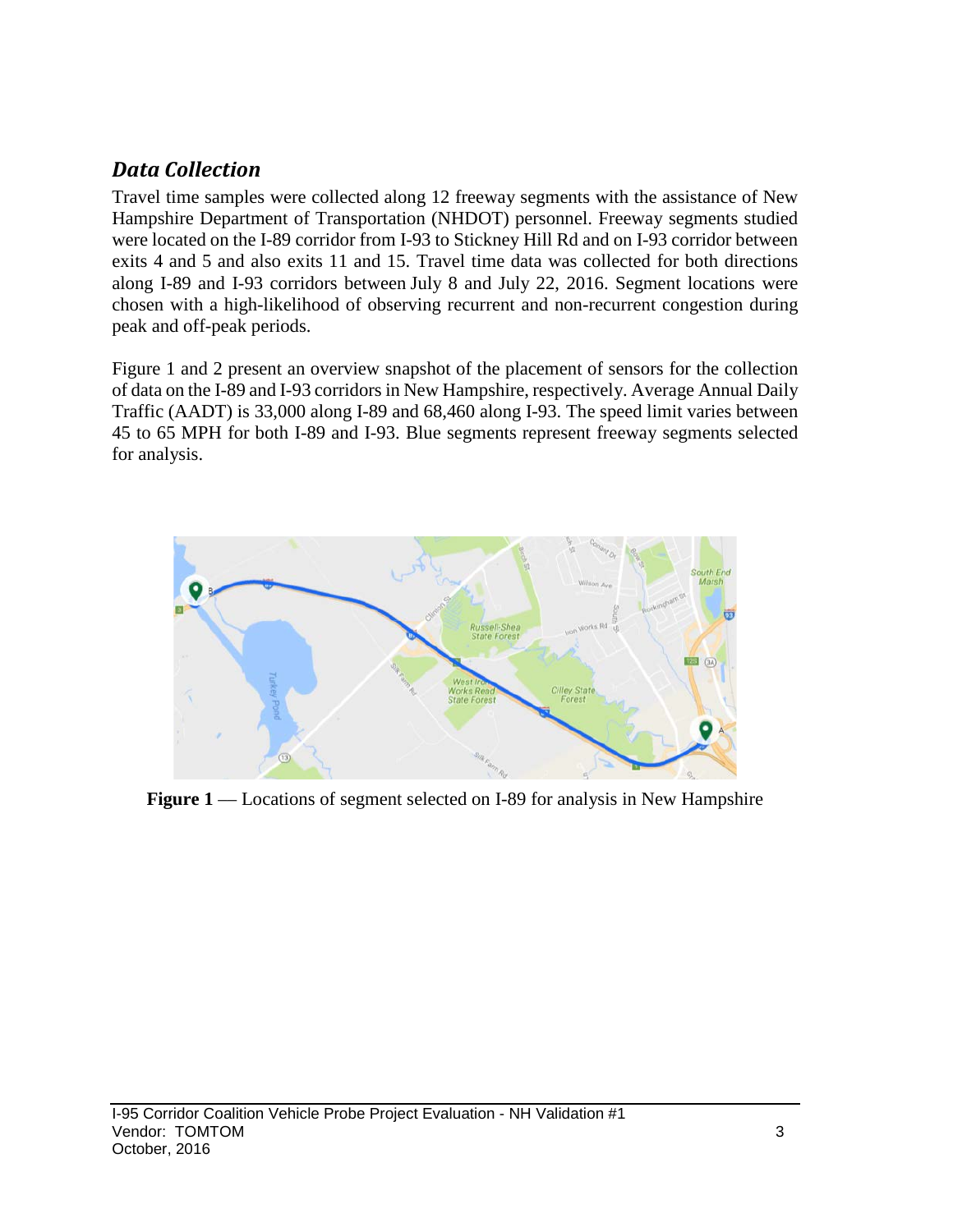

Figure 2 –– Locations of segments selected on I-93 for analysis in New Hampshire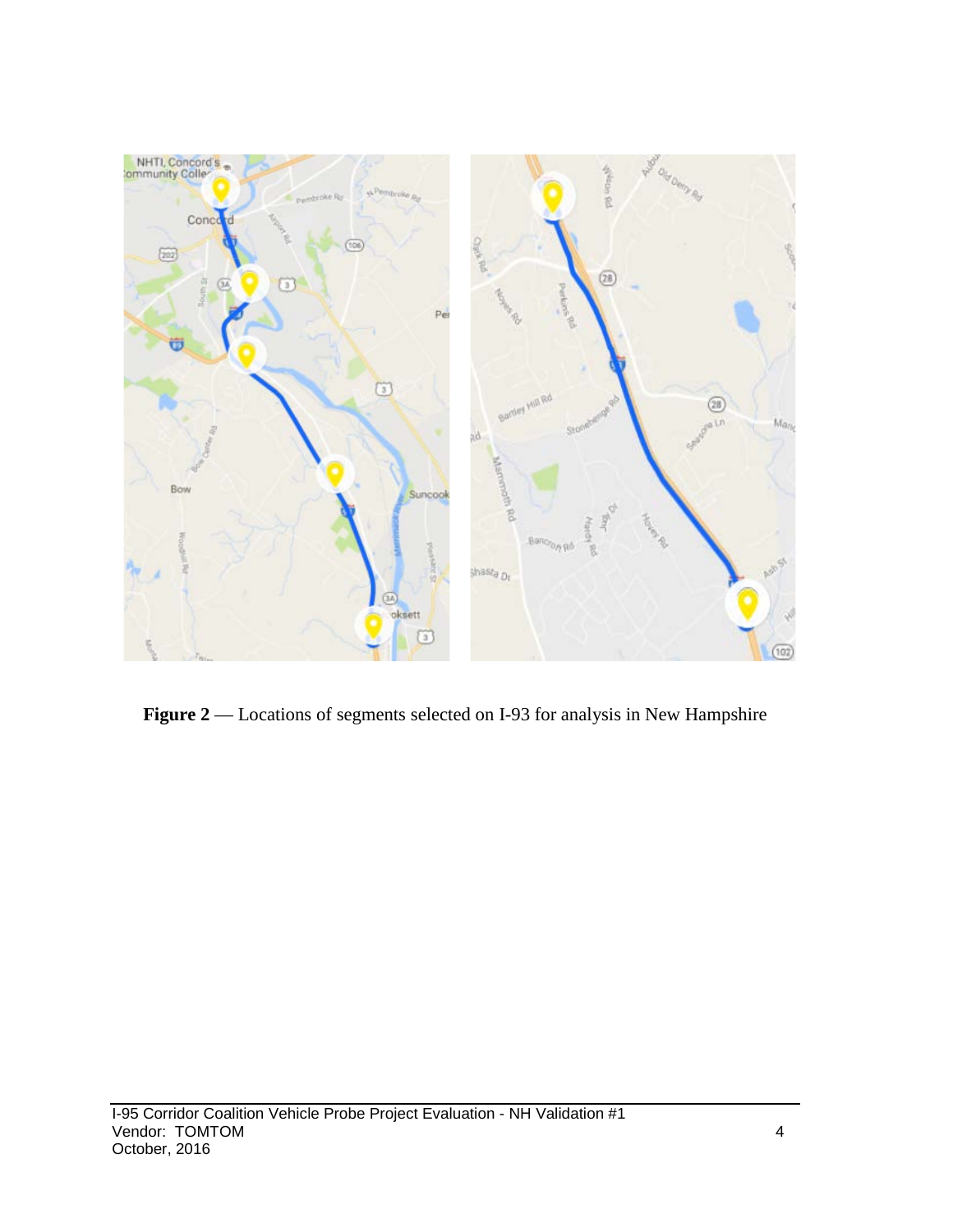#### **TMC segments selected for validation in New Hampshire**

Table 1 presents the data collection segments from New Hampshire. As a whole, these segments cover a total length of 33 miles. Data collection segments are comprised of one or more Traffic Message Channel (TMC) base segments, such that the total length of the data collection segment is one mile long or greater for freeways. When appropriate, consecutive TMC segments are combined to form a data collection segment longer than one mile. The results of the validation performed on 12 directional freeway segments are included in this report. Table 1 contains the summary information on each data collection segment including the latitude/longitude coordinates of the locations at which the Bluetooth sensors were deployed along I-89 and I-93 in New Hampshire as well as an active map link to view the data collection segment in detail. Click on the map link to see a detailed map for the respective data collection segment. It should be noted that the configuration of the test segments is often such that the endpoint of one segment coincides with the start point of the next segment, so that one Bluetooth sensor covers both data collection segments.

Table 1 also provides data on the precise length of the TMCs comprising the test segment as compared to the measured length between Bluetooth<sup>TM</sup> Traffic Monitoring (BTM) sensors placed on the roadway. An algorithm was developed and documented in a separate report<sup>[1](#page-5-0)</sup> as part of the initial VPP project and is being used for the validation of all vendors in VPPII. Details of the algorithm used to estimate equivalent path travel times based on TOMTOM data feeds for individual data collection segments are provided in this separate report. This algorithm finds an equivalent TOMTOM travel time (and therefore travel speed) corresponding to each sample BTM travel time observation on the test segment of interest.

<span id="page-5-0"></span><sup>&</sup>lt;sup>1</sup> Ali Haghani, Masoud Hamedi, Kaveh Farokhi Sadabadi, Estimation of Travel Times for Multiple TMC Segments, prepared for I-95 Corridor Coalition, February 2010 [\(link\)](http://www.i95coalition.org/wp-content/uploads/2015/02/I-95-CC-Estimation-of-Travel-Times-for-Multiple-TMC-Segments-FINAL2.pdf)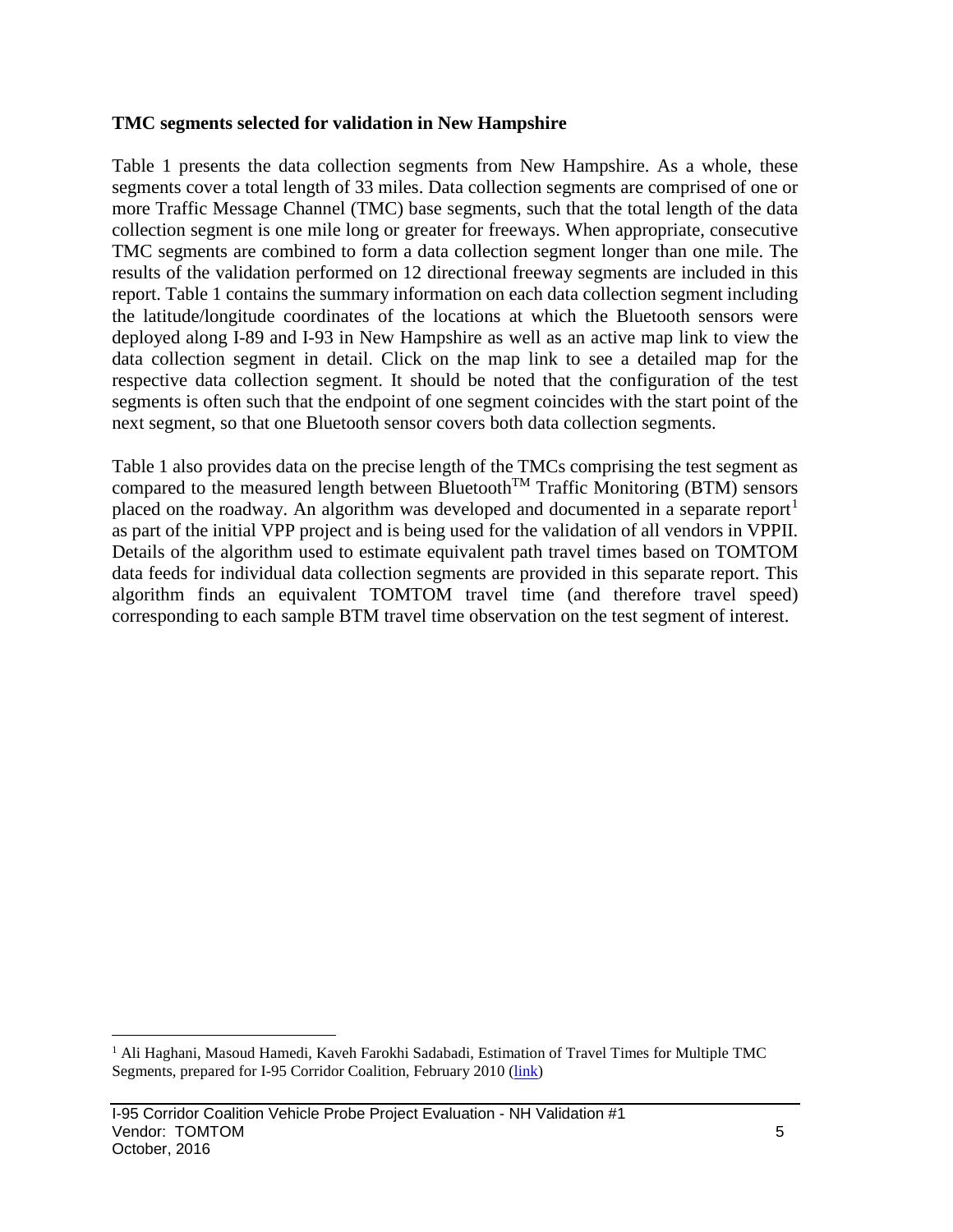**Table 1 Segments selected for validation in New Hampshire**

| <b>SEGMENT</b>  |            | <b>DESCRIPTION</b> |                            |              | <b>TMC CODES</b> |         |               |                         |
|-----------------|------------|--------------------|----------------------------|--------------|------------------|---------|---------------|-------------------------|
| (Map Link)      | Freeway    | <b>State</b>       | Starting at                | <b>Begin</b> | Number           |         | Begin Lat/Lon | Length                  |
|                 | <b>NH</b>  | County             | Ending at                  | End          | Length           |         | End Lat/Lon   | % Diff                  |
| <b>Freeways</b> |            |                    |                            |              |                  |         |               | All Lengths<br>in Miles |
| F1              | $I-89$     | New Hampshire      | $I-93$                     | 129P05141    | $\overline{4}$   | 43.1702 | $-71.5308$    | 3.38                    |
| NH01-0001       | Northbound | Merrimack          | Stickney Hill Rd/Exit 3    | 129P05144    | 3.54             | 43.1828 | $-71.5941$    | $-4.52%$                |
| F2              | $I-89$     | New Hampshire      | Stickney Hill Rd/Exit 3    | 129N05143    | 3                | 43.1823 | $-71.595$     | 3.55                    |
| NH01-0002       | Southbound | Merrimack          | $I-93$                     | 129N05141    | 3.61             | 43.1702 | $-71.5306$    | $-2.22%$                |
| F <sub>3</sub>  | $I-93$     | New Hampshire      | I-393/US-202/US-4/Exit 15  | 129N05000    | $\overline{4}$   | 43.2127 | $-71.5340$    | 1.87                    |
| NH01-0003       | Southbound | Merrimack          | US-3/Manchester St/Exit 13 | 129N04997    | 1.93             | 43.1862 | $-71.5228$    | $-3.11%$                |
| F <sub>4</sub>  | $I-93$     | New Hampshire      | US-3/Manchester St/Exit 13 | 129N04997    | 3                | 43.1862 | $-71.5228$    | 2.00                    |
| NH01-0004       | Southbound | Merrimack          | NH-3A/Main St/Exit 12      | 129N04159    | 1.77             | 43.1658 | $-71.524$     | 12.98%                  |
| F <sub>5</sub>  | $I-93$     | New Hampshire      | $I-89$                     | 129N04159    | $\overline{1}$   | 43.1658 | $-71.524$     | 2.88                    |
| NH01-0005       | Southbound | Merrimack          | Hackett Hill Rd/Exit 11    | 129N04159    | 6.06             | 43.1322 | $-71.4896$    | $-52.47%$               |
| F <sub>6</sub>  | $I-93$     | New Hampshire      | Hackett Hill Rd/Exit 11    | 129N04159    | $\mathbf{1}$     | 43.1322 | $-71.4896$    | 3.03                    |
| NH01-0006       | Southbound | Merrimack          | Hackett Hill Rd/Exit 11    | 129N04159    | 6.06             | 43.0893 | $-71.4748$    | -49.99%                 |
| F7              | $I-93$     | New Hampshire      | NH-28/Rockingham Rd/Exit 5 | 129N04151    | $\mathbf{1}$     | 42.9227 | $-71.3763$    | 3.49                    |
| NH01-0007       | Southbound | Hillsborough       | NH-102/Nashua Rd/Exit 4    | 129N04150    | 3.63             | 42.8765 | $-71.3435$    | $-3.85%$                |
| ${\rm F}8$      | $I-93$     | New Hampshire      | NH-102/Nashua Rd/Exit 4    | 129P04151    |                  | 42.8733 | $-71.3419$    | 3.03                    |
| NH01-0008       | Northbound | Rockingham         | NH-28/Rockingham Rd/Exit 5 | 129P04151    | 3.05             | 42.9123 | $-71.3684$    | $-0.65%$                |
| F <sub>9</sub>  | $I-93$     | New Hampshire      | Hackett Hill Rd/Exit 11    | 129P04159    | $\overline{2}$   | 43.0895 | $-71.4744$    | 2.99                    |
| NH01-0009       | Northbound | Merrimack          | $I-89$                     | 129P04160    | 6.03             | 43.1335 | $-71.4900$    | $-50.45%$               |
| F10             | $I-93$     | New Hampshire      | $I-89$                     | 129P04160    |                  | 43.1335 | $-71.4900$    | 2.8                     |
| NH01-0010       | Northbound | Merrimack          | $I-89$                     | 129P04160    | 6.03             | 43.1657 | $-71.5235$    | $-53.60%$               |
| F11             | $I-93$     | New Hampshire      | $I-89$                     | 129P04160    | 3                | 43.1657 | $-71.5235$    | 1.96                    |
| NH01-0011       | Northbound | Merrimack          | US-3/Manchester St/Exit 13 | 129P04998    | 1.92             | 43.1882 | $-71.5228$    | 2.08%                   |
| F12             | $I-93$     | New Hampshire      | US-3/Manchester St/Exit 13 | 129P04998    | 3                | 43.1882 | $-71.5228$    | 1.86                    |
| NH01-0012       | Northbound | Merrimack          | I-393/US-202/US-4/Exit 15  | 129P05000    | 1.79             | 43.2128 | $-71.5338$    | 3.91%                   |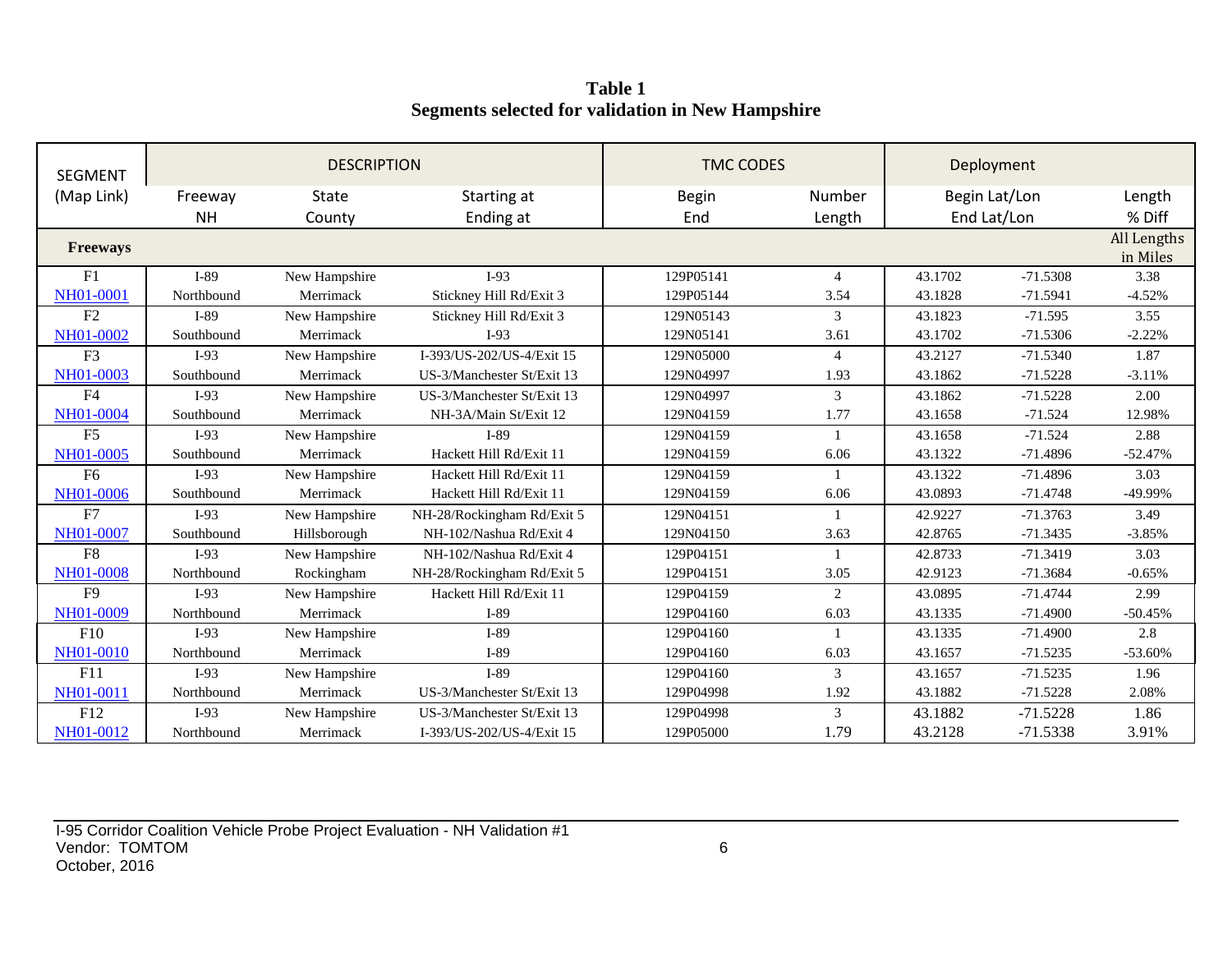### *Analysis of Freeway Results*

Table 2 summarizes the data quality measures obtained as a result of a comparison between Bluetooth and all reported TOMTOM speeds. Specifications used for comparison include the Average Absolute Speed Error (AASE) and the Speed Error Bias (SEB).

#### Average Absolute Speed Error (AASE)

The AASE is defined as the mean absolute value of the difference between the mean speed reported from the VPP and the ground truth mean speed for a specified time period. The AASE is the primary accuracy metric. Based on the contract specifications, the speed data from the VPP shall have a maximum average absolute error of 10 miles per hour (MPH) in each of four speed ranges: 0-30 MPH, 30-45 MPH, 45-60 MPH, and > 60 MPH.

#### Speed Error Bias (SEB)

The SEB is defined as the average speed error (not the absolute value) in each speed range. SEB is a measure of whether the speed reported in the VPP consistently under or over estimates speed as compared to ground truth speed. Based on the contract specifications, the VPP data shall have a maximum SEB of +/- 5 MPH in each of speed ranges as defined above.

The results are presented as compared against the mean of the ground truth data as well as the 95<sup>th</sup> percent confidence interval for the mean, referred to as the Standard Error of the Mean (SEM) band. The SEM band takes into account any uncertainty in the ground truth speed as measured by BTM equipment due to limited samples and/or data variance. Contract specifications are assessed against the SEM band. (See the *Vehicle Probe Project: Data Use and Application Guide* for additional details on the validation process.) The AASE in the lower two speed bands have proven to be the critical specification (and most difficult) to attain. As shown, the average absolute speed error (AASE) were within specification in all speed bins, and the Speed Error Bias (SEB) were within specification in all speed bins except the last speed bin. TOMTOM puts a cap on the reported speeds equal to the posted speed limit, which may impact the performance measures on the  $>60$  MPH speed category.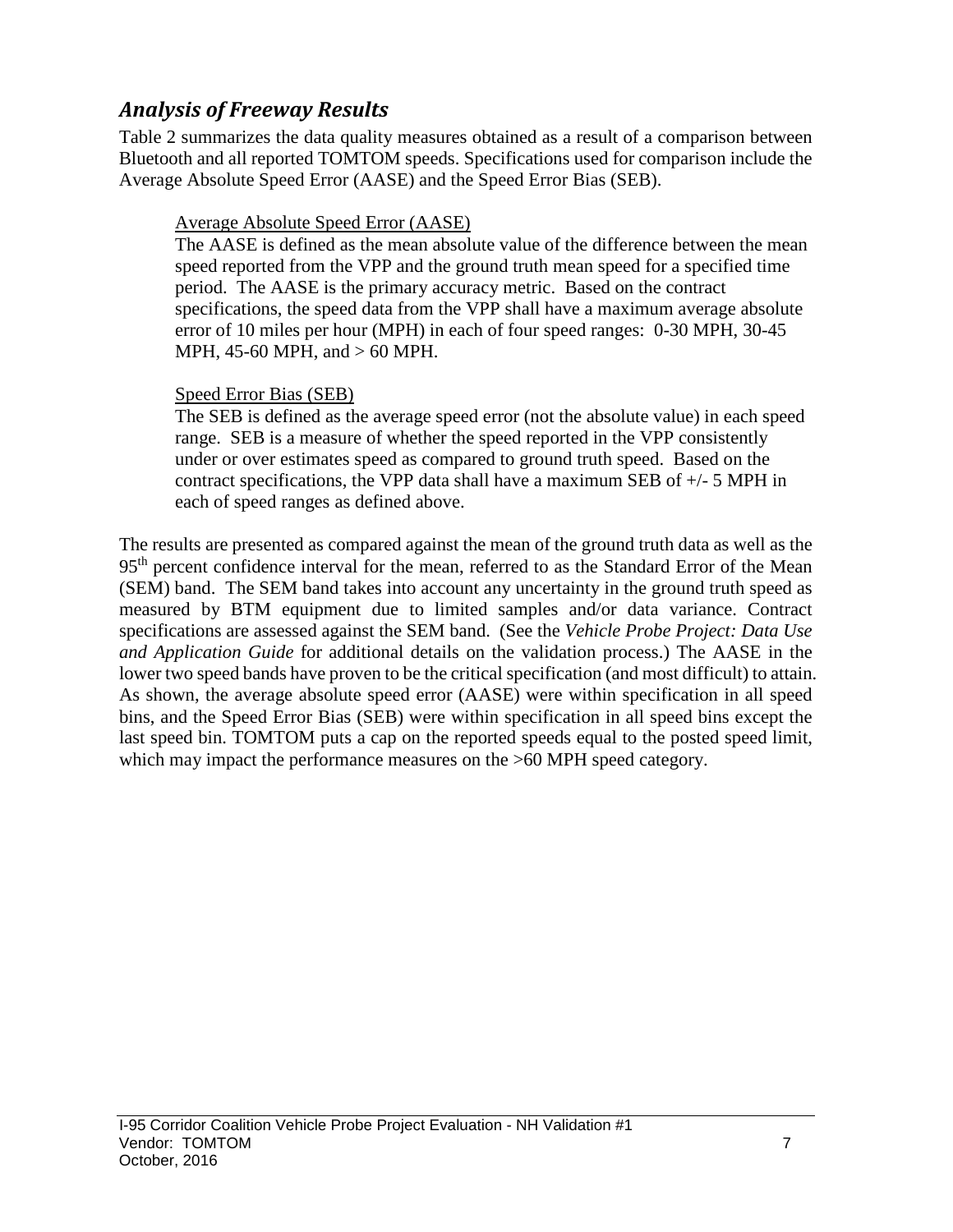|                            |                           | <b>Data Quality Measures for</b> |                             |                         |                |                   |  |
|----------------------------|---------------------------|----------------------------------|-----------------------------|-------------------------|----------------|-------------------|--|
| <b>SPEED</b><br><b>BIN</b> |                           | 1.96 SEM Band                    |                             | <b>Mean</b>             |                |                   |  |
|                            | <b>AASE</b><br><b>SEB</b> |                                  | No. of $5$<br><b>Minute</b> | <b>Hours</b> of<br>Data |                |                   |  |
|                            | 5 mph                     | $10 \text{ mph}$<br><b>SEB</b>   |                             | <b>AASE</b>             | <b>Samples</b> | <b>Collection</b> |  |
|                            |                           | (contract specifications)        |                             |                         |                |                   |  |
| $0 - 30$                   | 3.8                       | 4.3                              | 5.4                         | 6.1                     | 544            | 45                |  |
| $30 - 45$                  | 1.1                       | 2.7                              | 2.5                         | 4.9                     | 593            | 49                |  |
| $45 - 60$                  | $-0.7$                    | 0.8                              | $-2.7$                      | 3.3                     | 3233           | 269               |  |
| $60+$                      | $-5.3$                    | 5.3                              | $-8.8$                      | 8.9                     | 25552          | 2129              |  |

**TABLE 2 Data quality measures for freeway segments in New Hampshire**

Table 3 shows the percentage of the time TOMTOM data falls within 5 mph of the SEM band and the mean for each speed bin for all freeway data segments in this validation report.

|                            |                                             | 1.96 SEM Band                                           | <b>Mean</b>                        |                                                     |                |  |
|----------------------------|---------------------------------------------|---------------------------------------------------------|------------------------------------|-----------------------------------------------------|----------------|--|
| <b>SPEED</b><br><b>BIN</b> | Percentage<br>falling<br>inside the<br>band | Percentage<br>falling<br>within 5<br>mph of the<br>band | Percentage<br>equal to the<br>mean | <b>Percentage</b><br>within 5<br>mph of the<br>mean | No. of<br>Obs. |  |
| $0 - 30$                   | 15%                                         | 65%                                                     | 0%                                 | 44%                                                 | 544            |  |
| $30 - 45$                  | 23%                                         | 83%                                                     | 0%                                 | 66%                                                 | 593            |  |
| $45 - 60$                  | 66%                                         | 97%                                                     | 0%                                 | 92%                                                 | 3233           |  |
| $60+$                      | 19%                                         | 58%                                                     | 0%                                 | 24%                                                 | 25552          |  |

**Table 3 Percent observations meeting data quality criteria for freeway segments in New Hampshire**

Tables 4 and 5 present detailed data for individual TMC segments in this validation in a similar format as Tables 2 and 3, respectively. Note that for some segments and in some speed bins the comparison results may not be reliable due to the small number of observations.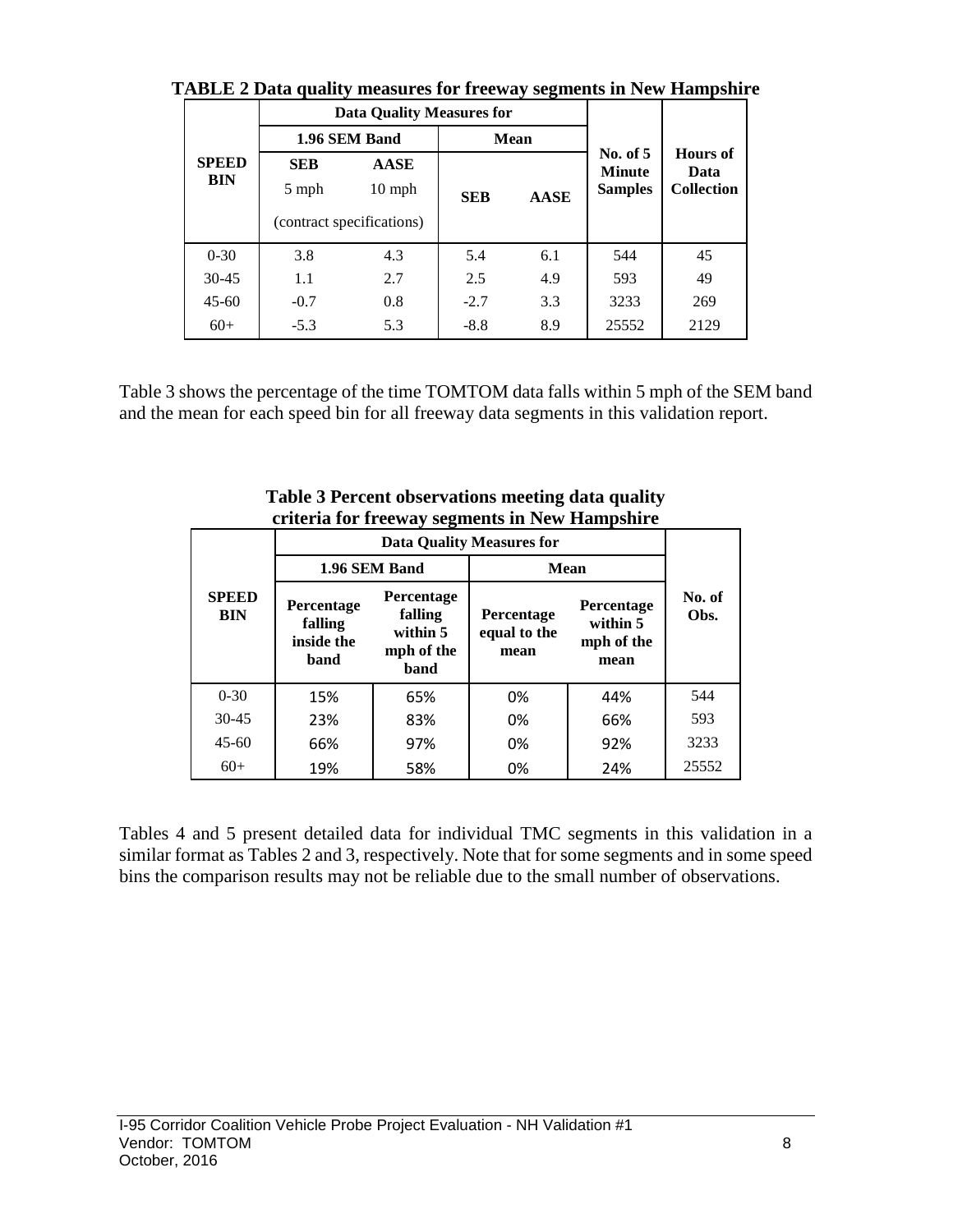|                 |                      |                              |                            | тем пашрыше                       | <b>Data Quality Measures for</b>                           |                                             |                                                            |                          |
|-----------------|----------------------|------------------------------|----------------------------|-----------------------------------|------------------------------------------------------------|---------------------------------------------|------------------------------------------------------------|--------------------------|
| <b>Standard</b> |                      |                              |                            | 1.96 SEM Band                     |                                                            |                                             | Mean                                                       |                          |
| <b>TMC</b>      | <b>TMC</b><br>length | <b>Bluetooth</b><br>distance | <b>SPEED</b><br><b>BIN</b> | <b>Speed Error</b><br><b>Bias</b> | Average<br><b>Absolute</b><br><b>Speed</b><br><b>Error</b> | <b>Speed</b><br><b>Error</b><br><b>Bias</b> | Average<br><b>Absolute</b><br><b>Speed</b><br><b>Error</b> | No. of<br>Obs.           |
|                 |                      |                              | $0 - 30$                   | $\sim$                            | $\overline{a}$                                             | $\mathbb{L}^2$                              | $\overline{a}$                                             | $\overline{\phantom{a}}$ |
|                 |                      |                              | 30-45                      | $\overline{\phantom{a}}$          | $\overline{\phantom{a}}$                                   | $\overline{\phantom{a}}$                    | $\overline{\phantom{a}}$                                   | $\overline{\phantom{a}}$ |
| NH01-0001       | 3.38                 | 3.38                         | $45 - 60$                  | 1.0                               | 1.0                                                        | 3.6                                         | 3.6                                                        | $12*$                    |
|                 |                      |                              | $60+$                      | $-2.5$                            | 2.5                                                        | $-6.2$                                      | 6.3                                                        | 1780                     |
|                 |                      |                              | $0 - 30$                   | 1.7                               | 1.7                                                        | 5.3                                         | 5.4                                                        | 66                       |
| NH01-0002       | 3.52                 | 3.53                         | $30 - 45$                  | 1.1                               | 1.1                                                        | 5.3                                         | 5.3                                                        | 30                       |
|                 |                      |                              | 45-60                      | 0.0                               | 0.1                                                        | $-0.8$                                      | 1.7                                                        | 100                      |
|                 |                      |                              | $60+$                      | $-3.4$                            | 3.4                                                        | $-6.8$                                      | 6.8                                                        | 2328                     |
|                 |                      |                              | $0 - 30$                   | 2.1                               | 2.3                                                        | 3.1                                         | 3.6                                                        | 42                       |
| NH01-0003       | 1.86                 | 1.87                         | $30 - 45$                  | $2.0\,$                           | 2.1                                                        | 3.7                                         | 3.9                                                        | 144                      |
|                 |                      |                              | $45 - 60$                  | $-0.4$                            | 0.4                                                        | $-2.5$                                      | 3.1                                                        | 807                      |
|                 |                      |                              | $60+$                      | $-4.2$                            | 4.2                                                        | $-8.3$                                      | 8.3                                                        | 1784                     |
|                 |                      |                              | $0 - 30$                   | 1.6                               | 1.6                                                        | 5.4                                         | 5.4                                                        | $20*$                    |
| NH01-0004       | 2.00                 | 2.00                         | $30 - 45$                  | 1.6                               | 1.6                                                        | 3.3                                         | 3.6                                                        | 40                       |
|                 |                      |                              | $45 - 60$                  | $-0.4$                            | 0.4                                                        | $-2.7$                                      | 3.0                                                        | 771                      |
|                 |                      |                              | $60+$                      | $-3.8$                            | 3.8                                                        | $-8.3$                                      | 8.3                                                        | 1236                     |
|                 |                      |                              | $0 - 30$                   | 3.9                               | 4.1                                                        | 5.2                                         | 5.5                                                        | $27*$                    |
|                 | NH01-0005<br>2.88    | 2.88                         | 30-45                      | 0.1                               | 3.5                                                        | 1.1                                         | 5.3                                                        | $13*$                    |
|                 |                      |                              | 45-60                      | $-2.6$                            | 2.6                                                        | $-6.1$                                      | 6.1                                                        | 35                       |
|                 |                      |                              | $60+$                      | $-12.0$                           | 12.0                                                       | $-16.6$                                     | 16.6                                                       | 2071                     |
|                 |                      |                              | $0 - 30$                   | 1.7                               | 1.7                                                        | 2.5                                         | 2.5                                                        | $11*$                    |
| NH01-0006       | 3.03                 | 3.03                         | 30-45                      | $-4.5$<br>$-3.2$                  | 4.6<br>3.2                                                 | $-4.9$<br>$-5.3$                            | 7.1<br>6.1                                                 | $22*$                    |
|                 |                      |                              | $45 - 60$<br>$60+$         | $-14.5$                           | 14.5                                                       | $-19.3$                                     | 19.3                                                       | 62                       |
|                 |                      |                              | $0 - 30$                   | $-0.8$                            | 2.1                                                        | $-1.7$                                      | 4.2                                                        | 2422<br>$20*$            |
|                 |                      |                              | $30 - 45$                  | $-2.6$                            | 2.7                                                        | $-4.3$                                      | 4.6                                                        | 31                       |
| NH01-0007       | 3.49                 | 3.49                         | $45 - 60$                  | $-6.7$                            | 7.1                                                        | $-7.5$                                      | 9.3                                                        | 60                       |
|                 |                      |                              | $60+$                      | $-2.0$                            | $2.0\,$                                                    | $-4.6$                                      | 4.7                                                        | 3384                     |
|                 |                      |                              | $0 - 30$                   | $-2.3$                            | 3.9                                                        | $-3.5$                                      | 5.6                                                        | $12*$                    |
|                 |                      |                              | 30-45                      | $-0.6$                            | 2.7                                                        | $-0.6$                                      | 4.0                                                        | $28*$                    |
| NH01-0008       | 3.03                 | 3.03                         | $45 - 60$                  | $-1.7$                            | 2.6                                                        | $-0.9$                                      | 4.9                                                        | 109                      |
|                 |                      |                              | $60+$                      | $-0.6$                            | $0.7\,$                                                    | $-2.0$                                      | $2.7\,$                                                    | 2876                     |
|                 |                      |                              | $0-30$                     | 0.8                               | 3.1                                                        | 0.9                                         | 3.7                                                        | 33                       |
|                 |                      |                              | 30-45                      | $-4.6$                            | $8.0\,$                                                    | $-1.3$                                      | 13.8                                                       | $27*$                    |
| NH01-0009       | 2.99                 | 2.99                         | 45-60                      | $-7.0$                            | 7.0                                                        | $-6.4$                                      | 10.1                                                       | $26*$                    |
|                 |                      |                              | $60+$                      | $-6.9$                            | 6.9                                                        | $-10.2$                                     | 10.2                                                       | 1827                     |
|                 |                      |                              | $0 - 30$                   | 2.9                               | 3.1                                                        | 3.6                                         | 3.9                                                        | 74                       |
| NH01-0010       | 2.80                 | 2.80                         | 30-45                      | 0.3                               | 2.4                                                        | $-0.1$                                      | 4.0                                                        | 36                       |
|                 |                      |                              | 45-60                      | $-3.8$                            | 3.8                                                        | $-5.6$                                      | 5.6                                                        | $30\,$                   |
|                 |                      |                              | $60+$                      | $-6.4$                            | 6.4                                                        | $-9.5$                                      | 9.5                                                        | 2700                     |
|                 |                      |                              | $0 - 30$                   | 7.5                               | 7.6                                                        | 9.1                                         | 9.2                                                        | 163                      |
| NH01-0011       | 1.96                 | 1.96                         | 30-45                      | 4.6                               | 5.7                                                        | 6.0                                         | 8.0                                                        | 47                       |
|                 |                      |                              | 45-60                      | $-0.5$                            | 0.9                                                        | $-1.9$                                      | 3.2                                                        | 175                      |
|                 |                      |                              | $60+$                      | $-4.5$                            | 4.5                                                        | $-8.5$                                      | 8.5                                                        | 2018                     |

#### **Table 4 Data quality measures for individual freeway validation segments in the state of New Hampshire**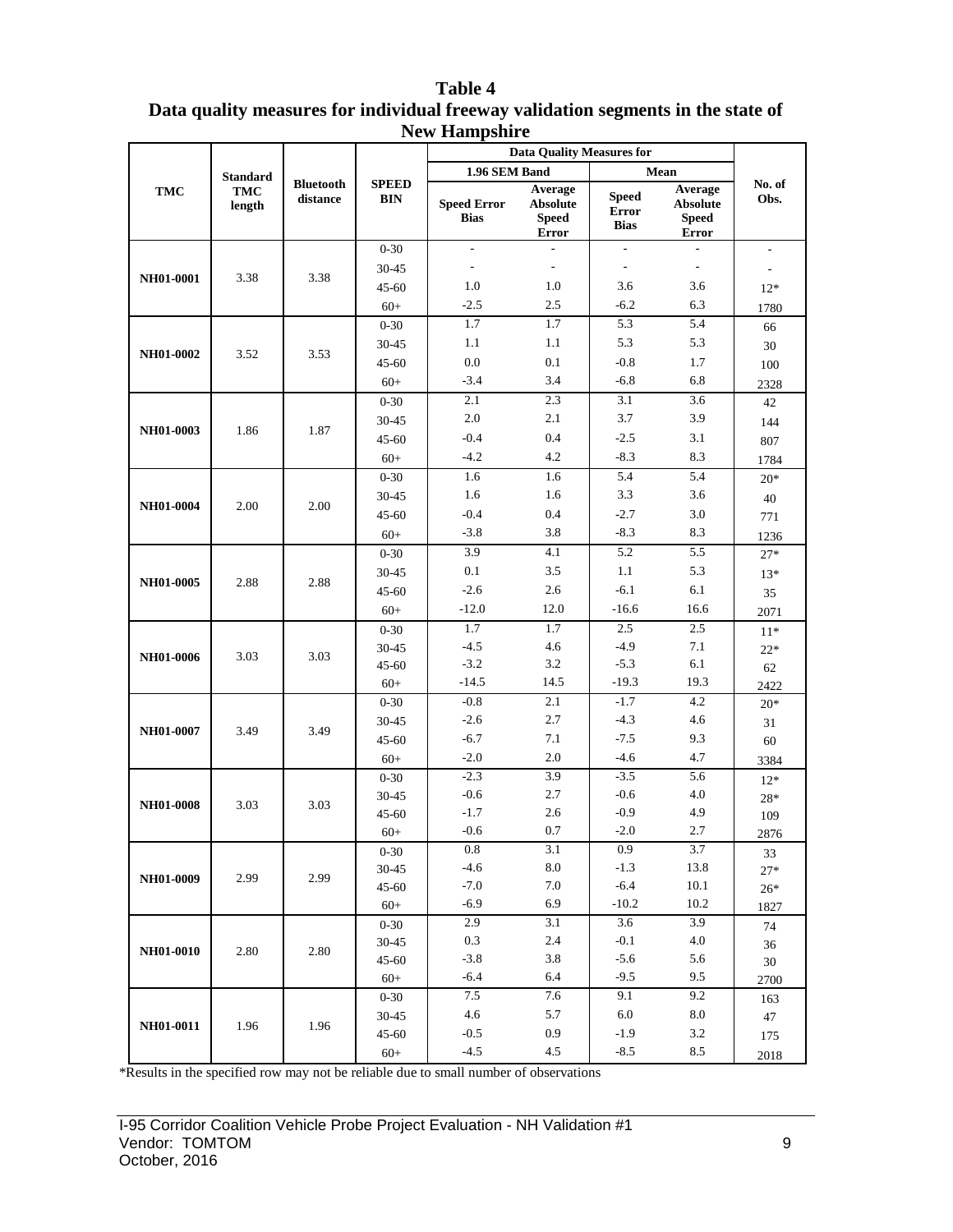**Table 4 (Cont'd) Data quality measures for individual freeway validation segments in the state of New Hampshire**

|                  |                 |                              |                            | <b>Data Quality Measures for</b>  |                                                            |                                             |                                              |                |  |
|------------------|-----------------|------------------------------|----------------------------|-----------------------------------|------------------------------------------------------------|---------------------------------------------|----------------------------------------------|----------------|--|
| TMC              | <b>Standard</b> | <b>Bluetooth</b><br>distance |                            |                                   | 1.96 SEM Band                                              |                                             | Mean                                         |                |  |
|                  | TMC<br>length   |                              | <b>SPEED</b><br><b>BIN</b> | <b>Speed Error</b><br><b>Bias</b> | Average<br><b>Absolute</b><br><b>Speed</b><br><b>Error</b> | <b>Speed</b><br><b>Error</b><br><b>Bias</b> | Average<br>Absolute<br><b>Speed</b><br>Error | No. of<br>Obs. |  |
| <b>NH01-0012</b> | 1.88            | 1.86                         | $0 - 30$                   | 1.0                               | 1.6                                                        | 1.4                                         | 3.4                                          | 76             |  |
|                  |                 |                              | $30 - 45$                  | 0.0                               | 1.7                                                        | 0.1                                         | 3.6                                          | 175            |  |
|                  |                 |                              | $45 - 60$                  | 0.1                               | 0.8                                                        | 0.9                                         | 3.2                                          | 1046           |  |
|                  |                 |                              | $60+$                      | $-0.7$                            | 0.9                                                        | $-2.3$                                      | 3.6                                          | 1126           |  |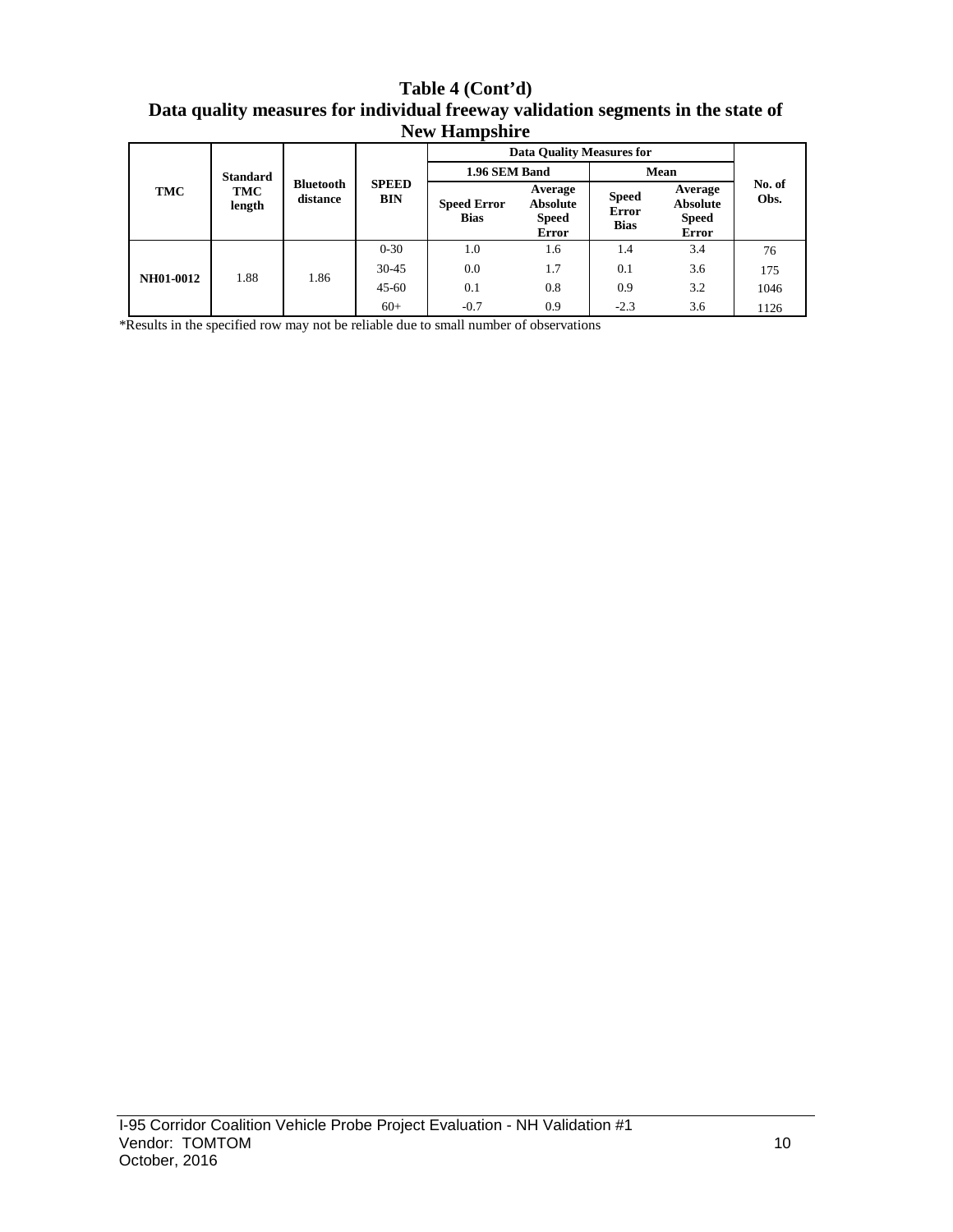**Table 5 Observations meeting data quality criteria for individual freeway validation segments in the state of New Hampshire**

|            | $1.1011$ $1.4111$<br>$\sim$<br><b>Data Quality Measures for</b> |                                          |                                 |                                               |                                             |                                      |                           |                                       |                                               |               |
|------------|-----------------------------------------------------------------|------------------------------------------|---------------------------------|-----------------------------------------------|---------------------------------------------|--------------------------------------|---------------------------|---------------------------------------|-----------------------------------------------|---------------|
|            |                                                                 |                                          | 1.96 SEM Band                   |                                               |                                             |                                      | Mean                      |                                       |                                               |               |
| <b>TMC</b> | <b>SPEED</b>                                                    | <b>Speed Error Bias</b>                  |                                 | <b>Average Absolute Speed</b><br><b>Error</b> |                                             | <b>Speed Error Bias</b>              |                           |                                       | <b>Average Absolute</b><br><b>Speed Error</b> | No.<br>of     |
|            | <b>BIN</b>                                                      | <b>No. falling</b><br>inside the<br>band | % falling<br>inside the<br>band | No. falling<br>within 5<br>mph of the<br>band | % falling<br>within 5<br>mph of<br>the band | No. equal<br>to the<br>mean          | % equal<br>to the<br>mean | No.<br>within 5<br>mph of<br>the mean | % within<br>5 mph of<br>the mean              | Obs.          |
|            | $0 - 30$                                                        | $\overline{\phantom{a}}$                 | $\overline{\phantom{a}}$        |                                               |                                             |                                      | $\overline{\phantom{a}}$  |                                       |                                               |               |
| NH01-0001  | 30-45                                                           |                                          |                                 |                                               | $\overline{a}$                              |                                      | $\overline{\phantom{a}}$  |                                       | $\overline{\phantom{a}}$                      |               |
|            | 45-60                                                           | $\mathbf{1}$                             | 8%                              | 10                                            | 83%                                         | $\boldsymbol{0}$                     | 0%                        | 8                                     | 67%                                           | $12*$         |
|            | $60+$                                                           | 80                                       | 4%                              | 879                                           | 49%                                         | $\theta$                             | 0%                        | 582                                   | 33%                                           | 1780          |
|            | $0 - 30$                                                        | 5                                        | 8%                              | 45                                            | 68%                                         | $\mathbf{0}$                         | 0%                        | 25                                    | 38%                                           | 66            |
|            | 30-45                                                           | 6                                        | 20%                             | 23                                            | 77%                                         | $\boldsymbol{0}$                     | 0%                        | 12                                    | 40%                                           | 30            |
| NH01-0002  | $45 - 60$                                                       | 35                                       | 35%                             | 98                                            | 98%                                         | $\boldsymbol{0}$                     | 0%                        | 96                                    | 96%                                           | 100           |
|            | $60+$                                                           | $\overline{c}$                           | 0%                              | 964                                           | 41%                                         | $\boldsymbol{0}$                     | 0%                        | 521                                   | 22%                                           | 2328          |
|            | $0 - 30$                                                        | 5                                        | 12%                             | 36                                            | 86%                                         | $\boldsymbol{0}$                     | 0%                        | 36                                    | 86%                                           | 42            |
| NH01-0003  | 30-45                                                           | 9                                        | 6%                              | 128                                           | 89%                                         | $\boldsymbol{0}$                     | 0%                        | 113                                   | 78%                                           | 144           |
|            | 45-60                                                           | 157                                      | 19%                             | 795                                           | 99%                                         | $\mathbf{0}$                         | 0%                        | 776                                   | 96%                                           | 807           |
|            | $60+$                                                           | $\mathbf{0}$                             | 0%                              | 432                                           | 24%                                         | $\mathbf{0}$                         | 0%                        | $\boldsymbol{0}$                      | 0%                                            | 1784          |
|            | $0 - 30$                                                        | $\boldsymbol{0}$                         | 0%                              | 15                                            | 75%                                         | $\boldsymbol{0}$                     | 0%                        | 12                                    | 60%                                           | $20*$         |
| NH01-0004  | 30-45                                                           | $\mathbf{1}$                             | 3%                              | 34                                            | 85%                                         | $\mathbf{0}$                         | 0%                        | 33                                    | 83%                                           | 40            |
|            | 45-60                                                           | 115                                      | 15%                             | 762                                           | 99%                                         | $\boldsymbol{0}$                     | 0%                        | 751                                   | 97%                                           | 771           |
|            | $60+$                                                           | $\boldsymbol{0}$                         | 0%                              | 283                                           | 23%                                         | $\mathbf{0}$                         | 0%                        | $\boldsymbol{0}$                      | 0%                                            | 1236          |
|            | $0 - 30$                                                        | $\overline{0}$                           | 0%                              | 15                                            | 56%                                         | $\mathbf{0}$                         | 0%                        | 12                                    | 44%                                           | $27*$         |
| NH01-0005  | 30-45                                                           | $\mathbf{1}$                             | 8%                              | 8                                             | 62%                                         | $\boldsymbol{0}$                     | 0%                        | 8                                     | 62%                                           | $13*$         |
|            | $45 - 60$                                                       | $\mathbf{1}$                             | 3%                              | $20\,$                                        | 57%                                         | $\boldsymbol{0}$                     | 0%                        | 9                                     | 26%                                           | 35            |
|            | $60+$                                                           | $\boldsymbol{0}$                         | 0%                              | $\boldsymbol{0}$                              | 0%                                          |                                      |                           |                                       |                                               |               |
|            | $0 - 30$                                                        | $\overline{4}$                           | 36%                             | 9                                             | 82%                                         | $\boldsymbol{0}$                     | 0%                        | 0                                     | 0%                                            | 2071<br>$11*$ |
|            |                                                                 | $\mathbf{1}$                             | 5%                              | 8                                             | 36%                                         | $\boldsymbol{0}$                     | 0%                        | 8                                     | 73%                                           |               |
| NH01-0006  | 30-45                                                           | 13                                       | 21%                             | 40                                            | 65%                                         | $\mathbf{0}$                         | 0%                        | 6                                     | 27%                                           | $22*$         |
|            | 45-60                                                           | $\boldsymbol{0}$                         | 0%                              |                                               |                                             | $\boldsymbol{0}$                     | 0%                        | 30                                    | 48%                                           | 62            |
|            | $60+$                                                           |                                          |                                 | 6                                             | 0%                                          | $\mathbf{0}$                         | 0%                        | $\boldsymbol{0}$                      | 0%                                            | 2422          |
|            | $0 - 30$                                                        | $\overline{c}$                           | 10%                             | 15                                            | 75%                                         | $\mathbf{0}$                         | 0%                        | 13                                    | 65%                                           | 20*           |
| NH01-0007  | 30-45                                                           | $\mathbf{1}$                             | 3%                              | 24                                            | 77%                                         | $\boldsymbol{0}$                     | 0%                        | 23                                    | 74%                                           | 31            |
|            | $45 - 60$                                                       | 6                                        | 10%                             | 26                                            | 43%                                         | $\boldsymbol{0}$                     | 0%                        | 23                                    | 38%                                           | 60            |
|            | $60+$                                                           | 447                                      | 13%                             | 2613                                          | 77%                                         | $\boldsymbol{0}$                     | 0%                        | 2185                                  | 65%                                           | 3384          |
|            | $0 - 30$                                                        | $\mathbf{0}$                             | 0%                              | $\overline{7}$                                | 58%                                         | $\boldsymbol{0}$                     | 0%                        | 7                                     | 58%                                           | $12*$         |
| NH01-0008  | 30-45                                                           | $\overline{4}$                           | 14%                             | 23                                            | 82%                                         | $\boldsymbol{0}$                     | 0%                        | 23                                    | 82%                                           | $28*$         |
|            | 45-60                                                           | 7                                        | 6%                              | 84                                            | 77%                                         | $\mathbf{0}$                         | 0%                        | 61                                    | 56%                                           | 109           |
|            | $60+$                                                           | 922                                      | 32%                             | 2643                                          | 92%                                         | $\Omega$                             | 0%                        | 2467                                  | 86%                                           | 2876          |
|            | $0 - 30$                                                        | $\overline{\mathcal{A}}$                 | 12%                             | $26\,$                                        | 79%                                         | $\boldsymbol{0}$                     | 0%                        | 24                                    | 73%                                           | 33            |
| NH01-0009  | 30-45                                                           | $\mathbf{1}$                             | $4\%$                           | 3                                             | 11%                                         | $\boldsymbol{0}$                     | $0\%$                     | $\overline{c}$                        | 7%                                            | $27*$         |
|            | 45-60                                                           | $\tau$<br>6                              | 27%<br>0%                       | 14                                            | 54%<br>10%                                  | $\boldsymbol{0}$                     | 0%                        | 11                                    | 42%                                           | $26*$         |
|            | $60+$                                                           | 5                                        | 7%                              | 184<br>52                                     | 70%                                         | $\boldsymbol{0}$                     | 0%                        | 101                                   | 6%                                            | 1827          |
|            | $0 - 30$<br>30-45                                               | 3                                        | $8\%$                           | $28\,$                                        | 78%                                         | $\boldsymbol{0}$<br>$\boldsymbol{0}$ | 0%<br>$0\%$               | $\sqrt{48}$<br>27                     | 65%<br>75%                                    | 74<br>36      |
| NH01-0010  | $45 - 60$                                                       | 8                                        | 27%                             | 15                                            | 50%                                         | $\mathbf{1}$                         | 3%                        | 14                                    | 47%                                           | 30            |
|            | $60+$                                                           | 9                                        | 0%                              | 296                                           | 11%                                         | $\boldsymbol{0}$                     | 0%                        | 149                                   | 6%                                            | 2700          |
|            | $0 - 30$                                                        | $\mathfrak 3$                            | 2%                              | 36                                            | 22%                                         | $\boldsymbol{0}$                     | 0%                        | 29                                    | 18%                                           | 163           |
|            | 30-45                                                           | 6                                        | 13%                             | 19                                            | 40%                                         | $\boldsymbol{0}$                     | $0\%$                     | 15                                    | 32%                                           | 47            |
| NH01-0011  | 45-60                                                           | 42                                       | 24%                             | 161                                           | 92%                                         | $\mathbf{1}$                         | 1%                        | 156                                   | 89%                                           | 175           |
|            | $60+$                                                           | $\boldsymbol{0}$                         | $0\%$                           | 572                                           | 28%                                         | $\boldsymbol{0}$                     | $0\%$                     | 233                                   | 12%                                           | 2018          |